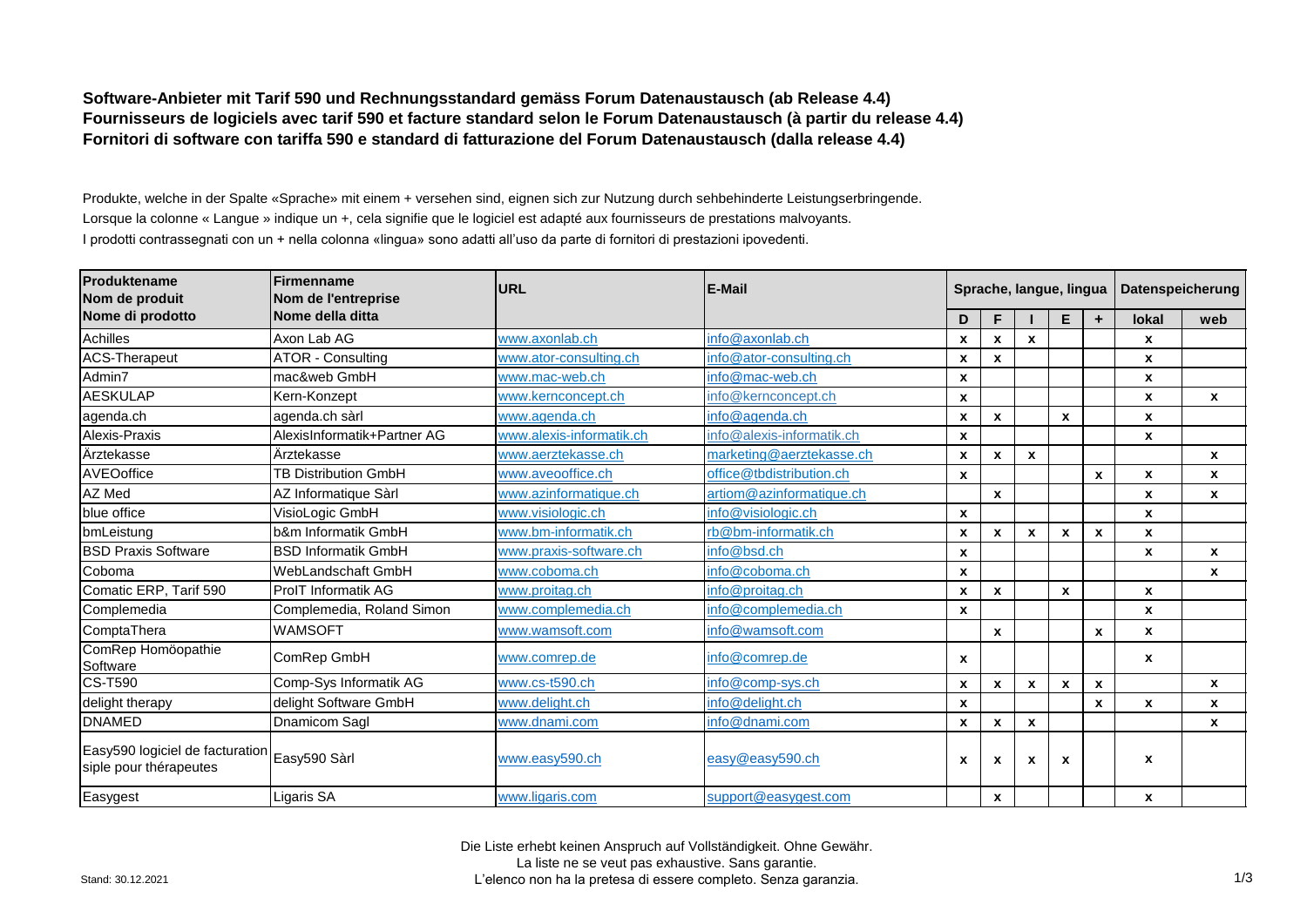| Produktename<br>Nom de produit<br>Nome di prodotto | Firmenname<br>Nom de l'entreprise<br>Nome della ditta    | <b>URL</b>                                     | E-Mail                       |                           | Sprache, langue, lingua   |                    |                    |              | Datenspeicherung   |                    |  |
|----------------------------------------------------|----------------------------------------------------------|------------------------------------------------|------------------------------|---------------------------|---------------------------|--------------------|--------------------|--------------|--------------------|--------------------|--|
|                                                    |                                                          |                                                |                              | D                         | F                         |                    | Е                  | $\ddot{}$    | <b>lokal</b>       | web                |  |
| Elexis                                             | Medelexis AG                                             | www.medelexis.ch                               | info@medelexis.ch            | $\boldsymbol{\mathsf{x}}$ |                           |                    |                    |              | $\pmb{\mathsf{x}}$ |                    |  |
| E-PAT                                              | Vitabyte AG                                              | www.vitabyte.ch                                | info@vitabyte.ch             | $\boldsymbol{x}$          |                           |                    |                    |              |                    | $\pmb{\chi}$       |  |
| eProphy                                            | Info-Managing SA                                         | www.infomanaging.wixsite.com/in<br>fo-managing | info.managing@gmail.com      |                           | $\boldsymbol{x}$          |                    |                    |              |                    | $\pmb{\mathsf{x}}$ |  |
| ergopro                                            | Nova Cantica                                             | www.ergopro.ch                                 | info@ergopro.ch              | $\boldsymbol{x}$          | $\pmb{\chi}$              |                    |                    |              | $\mathbf{x}$       | $\mathbf{x}$       |  |
| Exchange-2-T590                                    | <b>CAX Systemhaus GmbH</b>                               | www.caxsystemhaus.ch                           | info@caxsystemhaus.ch        | $\boldsymbol{x}$          |                           |                    |                    |              |                    | X                  |  |
| <b>FMProMDB</b>                                    | Ecodev Sàrl                                              | www.ecodev.ch                                  | mark.haltmeier@ecodev.ch     |                           | $\mathbf x$               |                    |                    |              | $\mathbf{x}$       |                    |  |
| Freshpage                                          | <b>Inware AG</b>                                         | www.inware.ch                                  | info@inware.ch               | $\mathbf x$               |                           |                    |                    |              | $\mathbf{x}$       |                    |  |
| <b>FunGest</b>                                     | GlobalSkills Sàrl                                        | www.globalskills.ch                            | info@globalskills.ch         |                           | $\pmb{\chi}$              |                    |                    |              |                    | $\pmb{\chi}$       |  |
| <b>Gestione Fatturazione</b>                       | EasyProg Sagl                                            | www.easyprog.ch                                | epoletti@easyprog.ch         |                           |                           | $\pmb{\mathsf{x}}$ |                    |              |                    | $\pmb{\mathsf{x}}$ |  |
| <b>GESTOMEDICAL</b>                                | Alwicom AG                                               | www.gestomedical.ch                            | info@gestomedical.ch         | $\boldsymbol{x}$          | $\pmb{\chi}$              | $\pmb{\mathsf{x}}$ | $\pmb{\mathsf{x}}$ |              | $\pmb{\mathsf{x}}$ | X                  |  |
| <b>Handy Patients Enterprise</b>                   | Handylife Sàrl                                           | www.handylife.com                              | brenacmarion@handylife.com   | $\boldsymbol{\mathsf{x}}$ | $\pmb{\chi}$              |                    | $\pmb{\mathsf{x}}$ |              | X                  |                    |  |
| HealthAdvisor                                      | Healthadvisor.ch                                         | www.healthadvisor.ch                           | support@healthadvisor.ch     | $\boldsymbol{\mathsf{x}}$ | $\boldsymbol{\mathsf{x}}$ | $\pmb{\mathsf{x}}$ | $\pmb{\mathsf{x}}$ |              |                    | $\pmb{\mathsf{x}}$ |  |
| HealthApp                                          | <b>BERNETimux GmbH</b>                                   | www.healthapp.ch                               | info@healthapp.ch            | $\boldsymbol{x}$          |                           |                    |                    | $\pmb{\chi}$ |                    | $\pmb{\mathsf{x}}$ |  |
| idebit                                             | Stephan Steiger QA & IT Support                          | www.idebit.ch                                  | info@idebit.ch               | $\boldsymbol{x}$          |                           |                    |                    |              | $\pmb{\mathsf{x}}$ |                    |  |
| <b>iTherapeut</b>                                  | Pracman AG                                               | www.itherapeut.ch                              | info@itherapeut.ch           | $\boldsymbol{\mathsf{x}}$ | $\pmb{\chi}$              | $\pmb{\mathsf{x}}$ | $\pmb{\mathsf{x}}$ | $\pmb{\chi}$ | X                  | $\pmb{\mathsf{x}}$ |  |
| Komplesys                                          | Tapline GmbH                                             | www.tapline.ch                                 | rene.strehler@swissonline.ch | $\boldsymbol{\mathsf{x}}$ | $\pmb{\chi}$              | $\pmb{\mathsf{x}}$ | $\mathbf{x}$       |              | X                  |                    |  |
| Lemniscus                                          | pgt technology scouting GmbH                             | www.lemniscus.de                               | info@lemniscus.de            | $\boldsymbol{\mathsf{x}}$ |                           |                    |                    |              |                    | $\pmb{\chi}$       |  |
| Logiciel de gestion<br>d'entreprise GGE            | Fache Informatique                                       | www.fache.ch                                   | info@fache.ch                | $\boldsymbol{x}$          | $\pmb{\chi}$              |                    | X                  |              | X                  |                    |  |
| <b>LOSTEOD</b>                                     | OPTO LogicTechnology S.A.                                | www.optolgic.ch                                | duarte@optologic.ch          | $\pmb{\mathsf{x}}$        | $\pmb{\chi}$              | $\pmb{\mathsf{x}}$ | $\pmb{\mathsf{x}}$ |              | $\pmb{\mathsf{x}}$ | $\pmb{\mathsf{x}}$ |  |
| Masuyo                                             | Magena GmbH                                              | www.masuyo.ch                                  | info@masuyo.ch               | $\boldsymbol{x}$          |                           |                    |                    |              | $\mathbf{x}$       |                    |  |
| Med'Advisors                                       | Med'Advisors Sàrl                                        | www.medadvisors.ch                             | info@medadvisors.ch          | $\boldsymbol{\mathsf{x}}$ | $\pmb{\chi}$              | $\pmb{\mathsf{x}}$ | $\mathbf{x}$       |              | $\pmb{\mathsf{x}}$ |                    |  |
| MedicalBizz                                        | EfficientBizz GmbH                                       | www.medicalbizz.ch                             | info@medicalbizz.ch          | $\boldsymbol{\mathsf{x}}$ | $\pmb{\chi}$              | $\mathbf{x}$       |                    |              | $\mathbf{x}$       |                    |  |
| Medicalinvoice                                     | Sumex                                                    | www.medicalinvoice.ch                          | info@medicalinvoice.ch       | $\boldsymbol{\mathsf{x}}$ | $\pmb{\chi}$              | $\pmb{\mathsf{x}}$ |                    | $\pmb{\chi}$ |                    | $\pmb{\mathsf{x}}$ |  |
| <b>MEDICOwin</b>                                   | InfoCall Produkte Zug                                    | www.infocall.ch                                | info@infocall.ch             | $\boldsymbol{\mathsf{x}}$ |                           |                    |                    |              | X                  | $\pmb{\mathsf{x}}$ |  |
| <b>MeDiem</b>                                      | <b>CARPE DIEM Multimedia</b>                             | www.mediem.ch                                  | info@mediem.ch               | $\boldsymbol{\mathsf{x}}$ | $\pmb{\chi}$              | $\pmb{\mathsf{x}}$ |                    |              |                    | $\pmb{\mathsf{x}}$ |  |
| Medpraxware                                        | DimasterSoftware GmbH                                    | www.dimastersoftware.ch                        | info@dimastersoftware.ch     | $\boldsymbol{x}$          |                           |                    |                    | $\pmb{\chi}$ | X                  |                    |  |
| Membu                                              | <b>Natives Sàrl</b>                                      | www.membu.ch                                   | chollet@natives.ch           |                           | $\pmb{\chi}$              |                    |                    |              |                    | $\pmb{\chi}$       |  |
| mypractice.ch                                      | Scalable Systems AG                                      | x.lu@scasy.com                                 | www.scasv.ch                 | $\boldsymbol{\mathsf{x}}$ | $\pmb{\chi}$              | $\pmb{\mathsf{x}}$ | $\pmb{\chi}$       |              |                    | $\mathbf{x}$       |  |
| <b>NatuPrax</b>                                    | <b>Q</b> Compusulting<br>Walter Landwehr und Partner GbR | www.iq-c.de                                    | verkauf@iq-c.de              | $\boldsymbol{\mathsf{x}}$ |                           |                    |                    |              | X                  | $\boldsymbol{x}$   |  |
| NHP-Verwaltung                                     | Wyss IT-Support                                          | www.nhp-support.ch                             | info@nhp-support.ch          | $\pmb{\chi}$              |                           |                    |                    |              | $\mathbf{x}$       |                    |  |
| OneDoc easy T590                                   | OneDoc SA                                                | www.onedoc.ch                                  | emma@onedoc.ch               | $\mathbf{x}$              | $\mathbf{x}$              | $\mathbf{x}$       | $\mathbf{x}$       |              |                    | X                  |  |